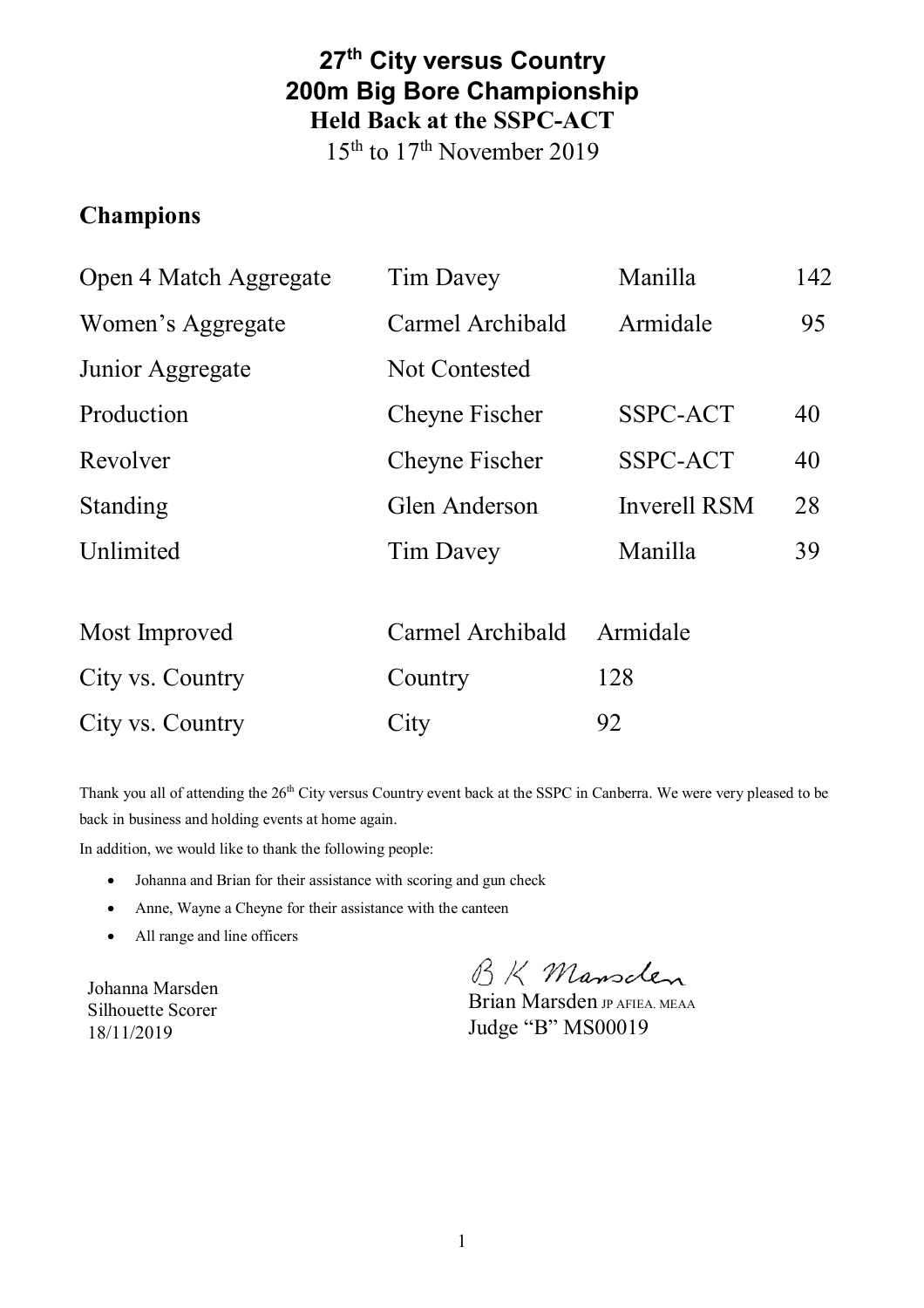# **200m Open Aggregate**

| Aggregate | <b>Top Surname</b> | Name    | Club                | Prod | Rev | <b>Stand</b> | Unlim |
|-----------|--------------------|---------|---------------------|------|-----|--------------|-------|
| 142       | Davey              | Tim     | Manilla             | 40   | 38  | 25           | 39    |
| 137       | Anderson           | Glen    | <b>Inverell RSM</b> | 40   | 36  | 28           | 33    |
| 133       | Davey              | Jake    | Manilla             | 40   | 32  | 25           | 36    |
| 133       | Fischer            | Cheyne  | <b>SSPC ACT</b>     | 40   | 40  | 20           | 33    |
| 128       | Arden              | Mick    | Euroa               | 39   | 37  | 20           | 32    |
| 127       | Anderson           | Jason   | Narrabri            | 39   | 33  | 19           | 36    |
| 123       | Christian          | Wayne   | <b>SSPC ACT</b>     | 34   | 37  | 20           | 32    |
| 121       | Dawson             | Greg    | Armidale            | 37   | 35  | 23           | 26    |
| 112       | Forner             | Lou     | <b>SSPC ACT</b>     | 33   | 33  | 18           | 28    |
| 109       | Edwards            | Geoff   | Thelmore            | 37   | 27  | 15           | 30    |
| 109       | Ledger             | Drew    | Metropolitan PSQ    | 34   | 33  | 19           | 23    |
| 103       | Ellem              | Neville | Newcastle           | 34   | 27  | 18           | 24    |
| 101       | <b>Szabolics</b>   | Lou     | <b>SSPC ACT</b>     | 31   | 30  | 13           | 27    |
| 95        | Archibald          | Carmel  | Armidale            | 32   | 22  | 20           | 21    |
| 95        | Slater             | Gary    | Merriganowry        | 38   | 19  | 19           | 19    |
| 94        | Marsden            | Brian   | Newcastle           | 32   | 26  | 21           | 15    |
| 73        | Robinson           | John    | Newcastle           | 23   | 21  | 12           | 17    |
| 43        | Violi              | Sam     | Endeavour           | 12   | 10  | 12           | 9     |
| 34        | Molluso            | Vince   | Endeavour           | 13   | 10  | 5            | 6     |
| 23        | Carter             | Peter   | Bowral              | 20   | 0   | 3            | 0     |

### **200m Womens Aggregate**

| <b>Aggregate Top Surname</b> |           | <b>Name</b> | Club     | Prod | Rev  | Stand | Unlim |
|------------------------------|-----------|-------------|----------|------|------|-------|-------|
| 95                           | Archibald | Carmel      | Armidale |      | - 22 | - 20  | 21    |

| CITY |          |         |
|------|----------|---------|
| 106  | Ledger   | Drew    |
| 103  | Ellem    | Neville |
| 73   | Robinson | John    |
| 43   | Violi    | Sam     |
| 34   | Molluso  | Vince   |
| 71   |          |         |

71.8

#### COUNTRY

| 142 | Davey    | Tim         |
|-----|----------|-------------|
| 137 | Anderson | Glen        |
| 133 | Davey    | Tim         |
| 133 | Fischer  | Cheyne      |
| 128 | Arden    | <b>Mick</b> |

134.6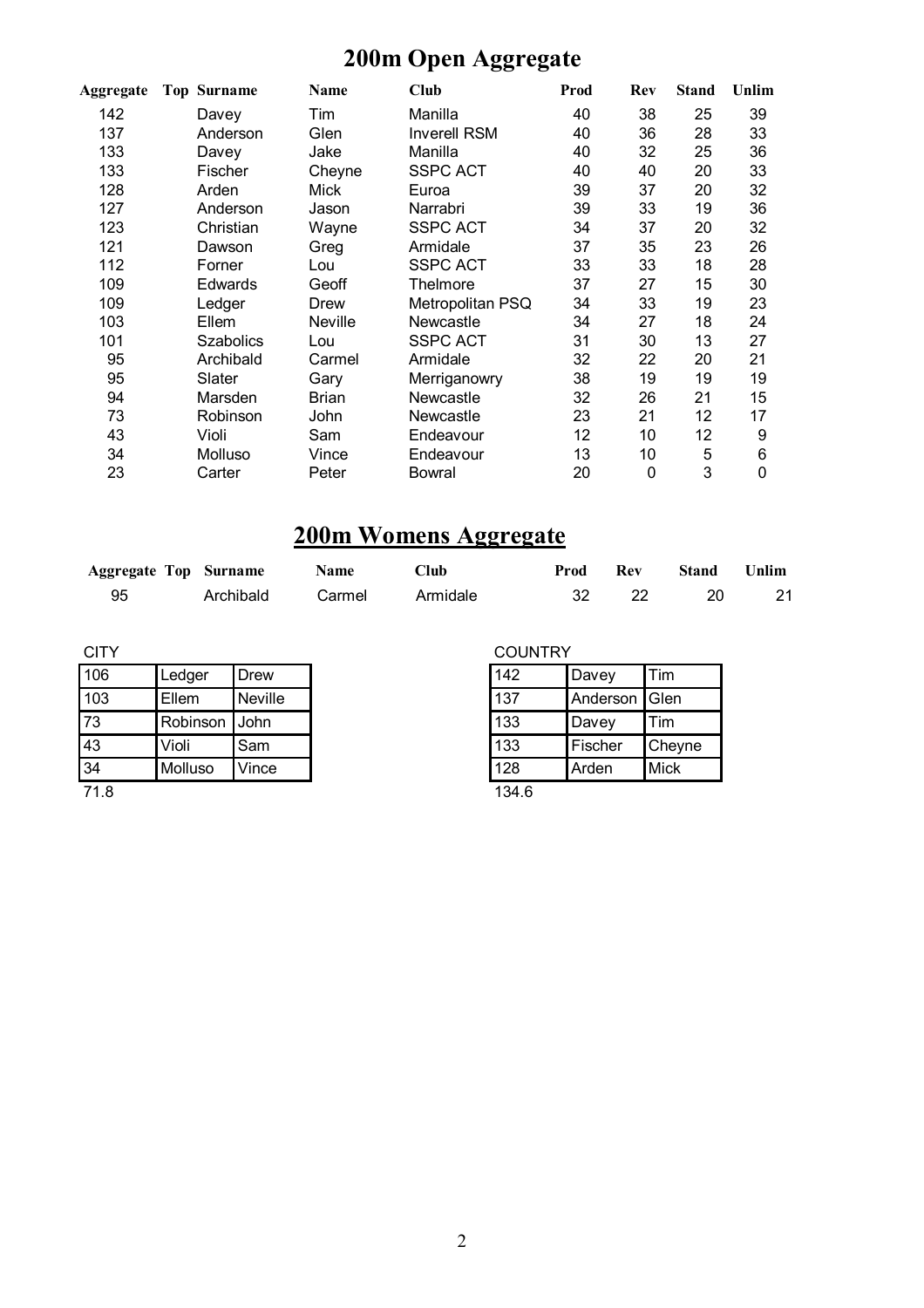### **200m Production Off Gun**

| <b>Name</b>    | <b>Surname</b>   | <b>Club</b>         |            | Grade Grade | <b>Total</b> | <b>Top</b>     |    |    | Chic Pig Turk Ram |                |
|----------------|------------------|---------------------|------------|-------------|--------------|----------------|----|----|-------------------|----------------|
| Cheyne         | Fischer          | <b>SSPC ACT</b>     | <b>INT</b> |             | 40           | $\mathbf{1}$   | 10 | 10 | 10                | 10             |
| Tim            | Davey            | Manilla             | <b>INT</b> |             | 40           | $\overline{2}$ | 10 | 10 | 10                | 10             |
| Jake           | Davey            | Manilla             | <b>INT</b> |             | 40           | 3              | 10 | 10 | 10                | 10             |
| Glen           | Anderson         | <b>Inverell RSM</b> | INT        |             | 40           | 4              | 10 | 10 | 10                | 10             |
| <b>Mick</b>    | Arden            | Euroa               | INT        |             | 39           |                | 9  | 10 | 10                | 10             |
| Jason          | Anderson         | Narrabri            | <b>INT</b> |             | 39           |                | 10 | 10 | 10                | 9              |
| Gary           | Slater           | Merriganowry        | AAA        |             | 38           |                | 10 | 9  | 9                 | 10             |
| Greg           | Dawson           | Armidale            | <b>INT</b> |             | 37           |                | 10 | 9  | 9                 | 9              |
| Geoff          | Edwards          | Thelmore            | AAA        |             | 37           |                | 10 | 10 | 8                 | 9              |
| Drew           | Ledger           | Metropolitan PSQ    | AAA        |             | 34           |                | 10 | 10 | 6                 | 8              |
| <b>Neville</b> | Ellem            | Newcastle           | <b>INT</b> |             | 34           |                | 10 | 9  | 8                 | 7              |
| Wayne          | Christian        | <b>SSPC ACT</b>     | <b>INT</b> |             | 34           |                | 10 | 10 | 7                 | 7              |
| Lou            | Forner           | <b>SSPC ACT</b>     | <b>INT</b> |             | 33           |                | 10 | 9  | 7                 | 7              |
| <b>Brian</b>   | Marsden          | Newcastle           | AAA        |             | 32           |                | 7  | 10 | 8                 | 7              |
| Carmel         | Archibald        | Armidale            | AA         |             | 32           |                | 9  | 9  | 8                 | 6              |
| Lou            | <b>Szabolics</b> | <b>SSPC ACT</b>     | <b>INT</b> |             | 31           |                | 8  | 8  | 6                 | 9              |
| John           | Robinson         | Newcastle           | AAA        |             | 23           |                | 6  | 5  | 4                 | 8              |
| Peter          | Carter           | <b>Bowral</b>       | B          |             | 20           |                | 7  | 6  | 6                 | 1              |
| Vince          | Molluso          | Endeavour           | A          |             | 13           |                | 5  | 6  | 1                 | 1              |
| Sam            | Violi            | Endeavour           | A          |             | 12           |                | 5  | 4  | 1                 | $\overline{2}$ |

### **200m Revolver Off Gun**

|                  | <b>Club</b>         |            |                  |    | Top                         |    |                |    |                   |
|------------------|---------------------|------------|------------------|----|-----------------------------|----|----------------|----|-------------------|
| Fischer          | <b>SSPC ACT</b>     | <b>INT</b> |                  | 40 |                             | 10 | 10             | 10 | 10                |
| Davey            | Manilla             | <b>INT</b> |                  | 38 |                             | 10 | 10             | 10 | 8                 |
| Christian        | <b>SSPC ACT</b>     | <b>INT</b> |                  | 37 |                             | 10 | 8              | 10 | 9                 |
| Arden            | Euroa               | <b>INT</b> |                  | 37 |                             | 10 | 10             | 9  | 8                 |
| Anderson         | <b>Inverell RSM</b> | <b>INT</b> |                  | 36 |                             | 10 | 10             | 8  | 8                 |
| Dawson           | Armidale            | AAA        |                  | 35 |                             | 10 | 10             | 6  | 9                 |
| Ledger           |                     | AAA        |                  | 33 |                             | 10 | 7              | 8  | 8                 |
| Anderson         | Narrabri            | <b>INT</b> |                  | 33 |                             | 10 | 10             | 7  | 6                 |
| Forner           | <b>SSPC ACT</b>     | <b>INT</b> |                  | 33 |                             | 10 | 10             | 9  | 4                 |
| Davey            | Manilla             | AAA        |                  | 32 |                             | 9  | 10             | 8  | 5                 |
| <b>Szabolics</b> | <b>SSPC ACT</b>     | <b>INT</b> |                  | 30 |                             | 9  | 9              | 6  | 6                 |
| Ellem            | Newcastle           | <b>INT</b> |                  | 27 |                             | 8  | $\overline{7}$ | 6  | 6                 |
| Edwards          | Thelmore            | INT        |                  | 27 |                             | 9  | 9              | 6  | 3                 |
| Marsden          | Newcastle           | AAA        |                  | 26 |                             | 10 | 9              | 4  | 3                 |
| Archibald        | Armidale            | AA         |                  | 22 |                             | 5  | 6              | 5  | 6                 |
| Robinson         | Newcastle           | AAA        |                  | 21 |                             | 9  | 9              | 3  | 0                 |
| Slater           | Merriganowry        | AAA        |                  | 19 |                             | 5  | 6              | 6  | 6                 |
|                  | <b>Surname</b>      |            | Metropolitan PSQ |    | Grade Grade<br><b>Total</b> |    |                |    | Chic Pig Turk Ram |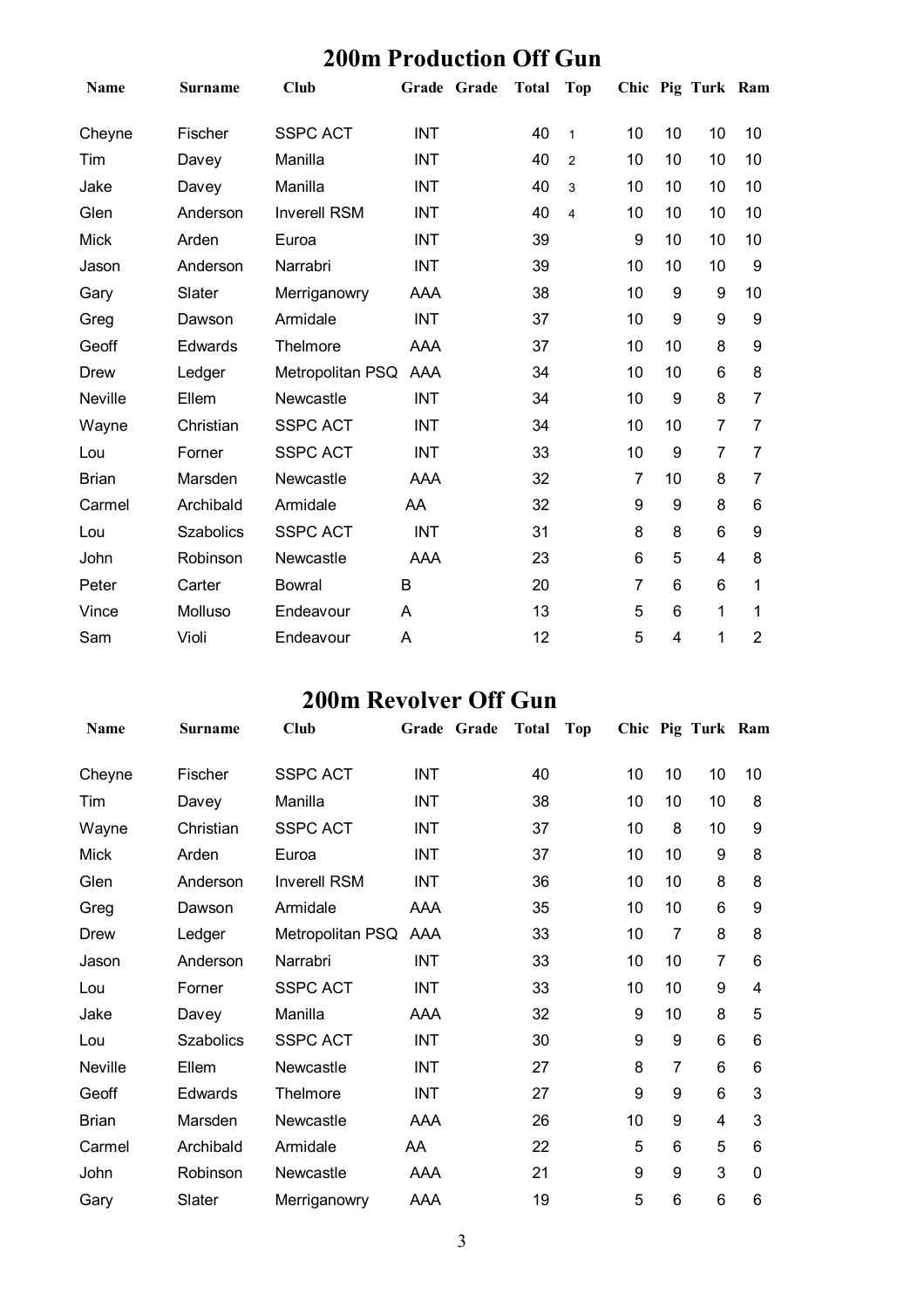| Vince | Molluso | Endeavour | R. | 10 | 4 3 2 1                  |  |
|-------|---------|-----------|----|----|--------------------------|--|
| Sam   | Violi   | Endeavour | R  | 10 | 4 5 0 1                  |  |
| Peter | Carter  | Bowral    | R  |    | $0\quad 0\quad 0\quad 0$ |  |

# **200m Standing Off Gun**

| <b>Name</b>  | <b>Surname</b>   | <b>Club</b>         |            | Grade Grade | Total | <b>Top</b> |                |                 | Chic Pig Turk Ram |                |
|--------------|------------------|---------------------|------------|-------------|-------|------------|----------------|-----------------|-------------------|----------------|
| Glen         | Anderson         | <b>Inverell RSM</b> | <b>INT</b> |             | 28    |            | $\overline{7}$ | 10              | $\overline{7}$    | 4              |
| Jake         | Davey            | Manilla             | <b>INT</b> |             | 25    |            | 9              | $\overline{7}$  | $\overline{4}$    | 5              |
| Tim          | Davey            | Manilla             | <b>INT</b> |             | 25    |            | 9              | $\overline{7}$  | 6                 | 3              |
| Greg         | Dawson           | Armidale            | AAA        |             | 23    |            | 9              | 8               | 3                 | 3              |
| <b>Brian</b> | Marsden          | Newcastle           | <b>INT</b> |             | 21    |            | $\overline{7}$ | 6               | $\overline{2}$    | 6              |
| Carmel       | Archibald        | Armidale            | AA         |             | 20    |            | 5              | $\overline{7}$  | 3                 | 5              |
| <b>Mick</b>  | Arden            | Euroa               | <b>INT</b> |             | 20    |            | 6              | $\overline{7}$  | 3                 | 4              |
| Wayne        | Christian        | <b>SSPC ACT</b>     | <b>INT</b> |             | 20    |            | 6              | 9               | 3                 | $\overline{2}$ |
| Cheyne       | Fischer          | <b>SSPC ACT</b>     | AA         |             | 20    |            | $\overline{7}$ | 3               | $\overline{2}$    | $\overline{2}$ |
| Gary         | Slater           | Merriganowry        | AAA        |             | 19    |            | 6              | 5               | 4                 | 4              |
| Jason        | Anderson         | Narrabri            | AAA        |             | 19    |            | 6              | $6\phantom{1}6$ | 3                 | 4              |
| Drew         | Ledger           | Metropolitan PSQ A  |            |             | 19    |            | 9              | 6               | $\overline{2}$    | $\overline{2}$ |
| Lou          | Forner           | <b>SSPC ACT</b>     | AAA        |             | 18    |            | 6              | 5               | $\overline{2}$    | 5              |
| Neville      | Ellem            | Newcastle           | <b>INT</b> |             | 18    |            | 9              | 4               | $\overline{2}$    | 3              |
| Geoff        | Edwards          | Thelmore            | AAA        |             | 15    |            | $\overline{7}$ | 3               | 3                 | $\overline{2}$ |
| Lou          | <b>Szabolics</b> | <b>SSPC ACT</b>     | AAA        |             | 13    |            | 5              | 1               | 3                 | 4              |
| John         | Robinson         | Newcastle           | AAA        |             | 12    |            | 3              | 5               | 1                 | 3              |
| Sam          | Violi            | Endeavour           | A          |             | 12    |            | 4              | 5               | 1                 | $\overline{2}$ |
| Vince        | Molluso          | Endeavour           | A          |             | 5     |            | 4              | 1               | $\mathbf 0$       | $\mathbf{0}$   |
| Peter        | Carter           | <b>Bowral</b>       | B          |             | 3     |            | 1              | $\mathbf 0$     | 1                 | 1              |

# **200m Unlimited Off Gun**

| Name           | Surname          | Club                | Grade      | Grade TotalTop Gun Chick Pig Turk Ram |                |    |    |    |
|----------------|------------------|---------------------|------------|---------------------------------------|----------------|----|----|----|
| Tim            | Davey            | Manilla             | AAA        | 39                                    | 10             | 10 | 10 | 9  |
| Jake           | Davey            | Manilla             | AAA        | 36                                    | 9              | 9  | 8  | 10 |
| Jason          | Anderson         | Narrabri            | AAA        | 36                                    | 9              | 10 | 8  | 9  |
| Glen           | Anderson         | <b>Inverell RSM</b> | INT        | 33                                    | 9              | 10 | 8  | 6  |
| Cheyne         | Fischer          | <b>SSPC ACT</b>     | <b>INT</b> | 33                                    | 10             | 10 | 8  | 5  |
| Mick           | Arden            | Euroa               | <b>INT</b> | 32                                    | 9              | 10 | 3  | 10 |
| Wayne          | Christian        | <b>SSPC ACT</b>     | AAA        | 32                                    | 10             | 10 | 6  | 6  |
| Geoff          | <b>Edwards</b>   | Thelmore            | AA         | 30                                    | 8              | 6  | 6  | 10 |
| Lou            | Forner           | <b>SSPC ACT</b>     | <b>INT</b> | 28                                    | 9              | 7  | 6  | 6  |
| Lou            | <b>Szabolics</b> | <b>SSPC ACT</b>     | AA         | 27                                    | 10             | 9  | 4  | 4  |
| Greg           | Dawson           | Armidale            | AA         | 26                                    | 8              | 7  | 6  | 5  |
| <b>Neville</b> | Ellem            | Newcastle           | AAA        | 24                                    | $\overline{4}$ | 6  | 6  | 8  |
| Drew           | Ledger           | Metropolitan        | AA         | 23                                    | 6              | 5  | 7  | 5  |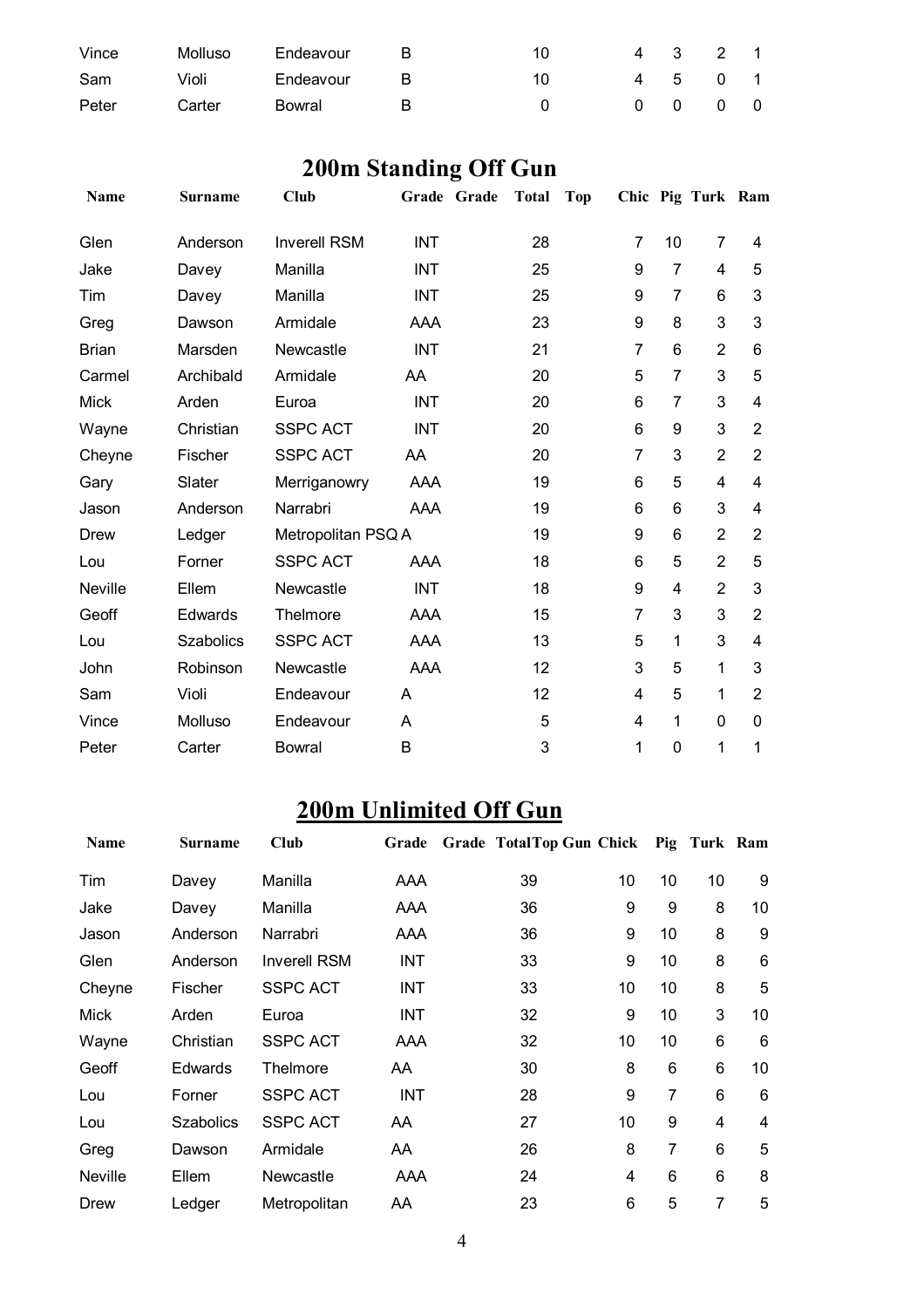| Carmel       | Archibald | Armidale     | Α  | 21 | 5 | 5 | 4 |   |
|--------------|-----------|--------------|----|----|---|---|---|---|
| Gary         | Slater    | Merriganowry | B  | 19 | 9 | 5 | 3 | 2 |
| John         | Robinson  | Newcastle    | А  | 17 | 5 | 5 | 2 | 5 |
| <b>Brian</b> | Marsden   | Newcastle    | AA | 15 | 5 | 2 | 5 | 3 |
| Sam          | Violi     | Endeavour    | В  | 9  |   |   | 3 | 4 |
| Vince        | Molluso   | Endeavour    | В  | 6  |   |   | 0 | 2 |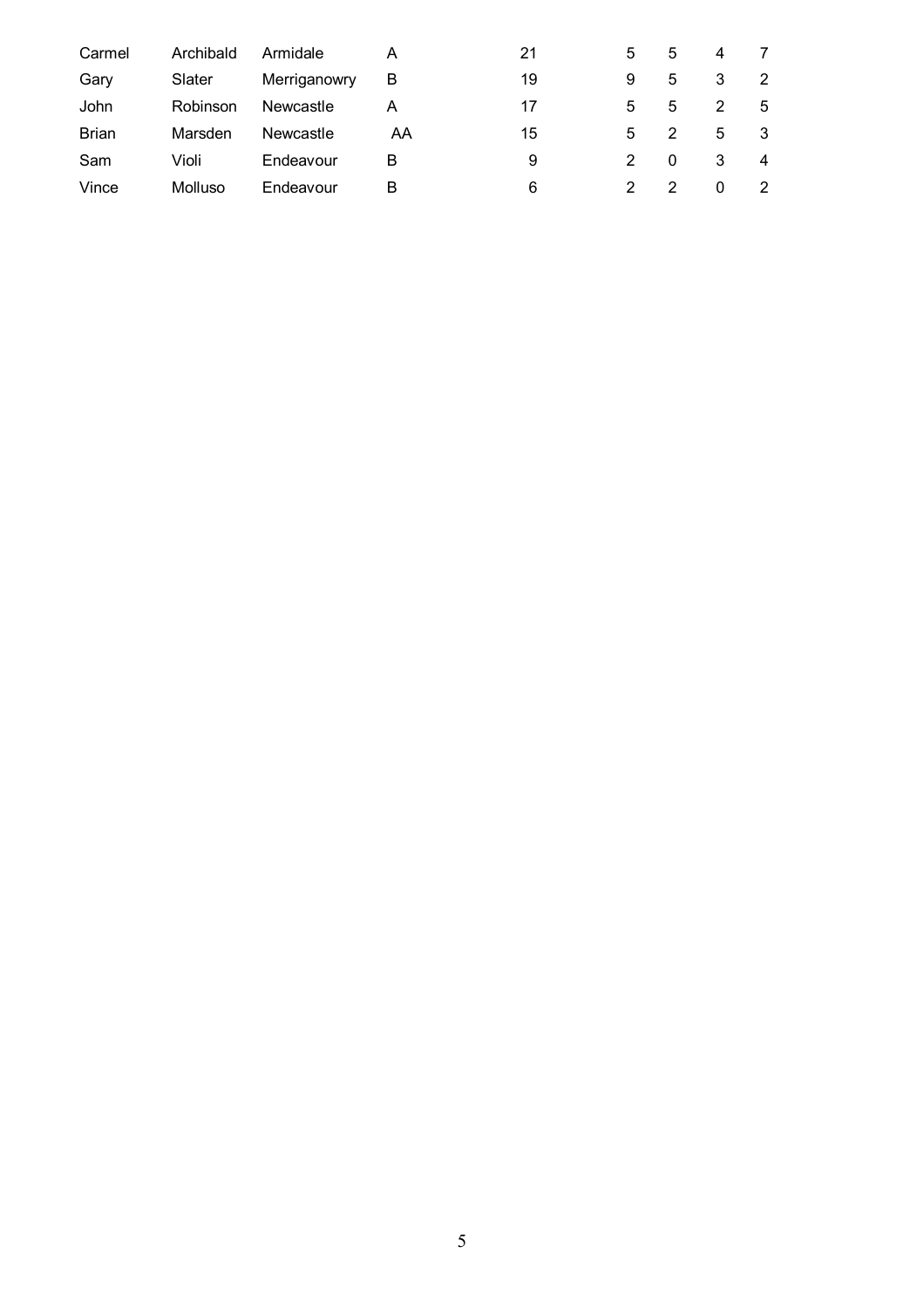#### **200m Production**

| <b>Name</b>    |            | <b>Surname</b> | <b>Club</b>         | <b>Grade Total Shoot</b> |    |                         | <b>Chick</b>   | Pig              | Turk Ram                |                  |
|----------------|------------|----------------|---------------------|--------------------------|----|-------------------------|----------------|------------------|-------------------------|------------------|
| Grade          | <b>INT</b> |                |                     |                          |    |                         |                |                  |                         |                  |
| Cheyne         |            | Fischer        | <b>SSPC ACT</b>     |                          | 40 | 1                       | 10             | 10               | 10                      | 10               |
| Tim            |            | Davey          | Manilla             |                          | 40 | $\overline{2}$          | 10             | 10               | 10                      | 10               |
| Jake           |            | Davey          | Manilla             |                          | 40 | 3                       | 10             | 10               | 10                      | 10               |
| Glen           |            | Anderson       | <b>Inverell RSM</b> |                          | 40 | $\overline{\mathbf{4}}$ | 10             | 10               | 10                      | 10               |
| <b>Mick</b>    |            | Arden          | Euroa               |                          | 39 |                         | 9              | 10               | 10                      | 10               |
| Jason          |            | Anderson       | Narrabri            |                          | 39 |                         | 10             | 10               | 10                      | 9                |
| Greg           |            | Dawson         | Armidale            |                          | 37 |                         | 10             | 9                | $\boldsymbol{9}$        | 9                |
| <b>Neville</b> |            | Ellem          | Newcastle           |                          | 34 |                         | 10             | 9                | 8                       | $\overline{7}$   |
| Wayne          |            | Christian      | <b>SSPC ACT</b>     |                          | 34 |                         | 10             | 10               | $\overline{7}$          | $\overline{7}$   |
| Lou            |            | Forner         | <b>SSPC ACT</b>     |                          | 33 |                         | 10             | 9                | $\overline{7}$          | $\overline{7}$   |
| Lou            |            | Szabolics      | <b>SSPC ACT</b>     |                          | 31 |                         | 8              | 8                | $\,6\,$                 | $\boldsymbol{9}$ |
| Grade          | AAA        |                |                     |                          |    |                         |                |                  |                         |                  |
| Gary           |            | Slater         | Merriganowry        |                          | 38 |                         | 10             | 9                | 9                       | 10               |
| Geoff          |            | Edwards        | Thelmore            |                          | 37 |                         | 10             | 10               | 8                       | 9                |
| <b>Drew</b>    |            | Ledger         | Metropolitan PSQ    |                          | 34 |                         | 10             | 10               | 6                       | 8                |
| <b>Brian</b>   |            | Marsden        | Newcastle           |                          | 32 |                         | $\overline{7}$ | 10               | 8                       | $\overline{7}$   |
| John           |            | Robinson       | Newcastle           |                          | 23 |                         | 6              | 5                | $\overline{\mathbf{4}}$ | 8                |
| Grade          | AA         |                |                     |                          |    |                         |                |                  |                         |                  |
| Carmel         |            | Archibald      | Armidale            |                          | 32 |                         | 9              | $\boldsymbol{9}$ | 8                       | 6                |
| Grade          | A          |                |                     |                          |    |                         |                |                  |                         |                  |
| Vince          |            | Molluso        | Endeavour           |                          | 13 |                         | 5              | 6                | 1                       | 1                |
| Sam            |            | Violi          | Endeavour           |                          | 12 |                         | 5              | $\overline{4}$   | $\mathbf{1}$            | $\overline{2}$   |
| Grade          | B          |                |                     |                          |    |                         |                |                  |                         |                  |
| Peter          |            | Carter         | <b>Bowral</b>       |                          | 20 |                         | $\overline{7}$ | $\,6$            | $\,6$                   | 1                |

#### **200m Revolver**

| <b>Name</b> | <b>Surname</b>   | Club                | Grade Total Shoot | Chick | Pig | Turk Ram |    |
|-------------|------------------|---------------------|-------------------|-------|-----|----------|----|
| Grade       | INT              |                     |                   |       |     |          |    |
| Cheyne      | Fischer          | <b>SSPC ACT</b>     | 40                | 10    | 10  | 10       | 10 |
| Tim         | Davey            | Manilla             | 38                | 10    | 10  | 10       | 8  |
| Wayne       | Christian        | <b>SSPC ACT</b>     | 37                | 10    | 8   | 10       | 9  |
| <b>Mick</b> | Arden            | Euroa               | 37                | 10    | 10  | 9        | 8  |
| Glen        | Anderson         | <b>Inverell RSM</b> | 36                | 10    | 10  | 8        | 8  |
| Jason       | Anderson         | Narrabri            | 33                | 10    | 10  | 7        | 6  |
| Lou         | Forner           | <b>SSPC ACT</b>     | 33                | 10    | 10  | 9        | 4  |
| Lou         | <b>Szabolics</b> | <b>SSPC ACT</b>     | 30                | 9     | 9   | 6        | 6  |
| Neville     | Ellem            | Newcastle           | 27                | 8     | 7   | 6        | 6  |
| Geoff       | Edwards          | Thelmore            | 27                | 9     | 9   | 6        | 3  |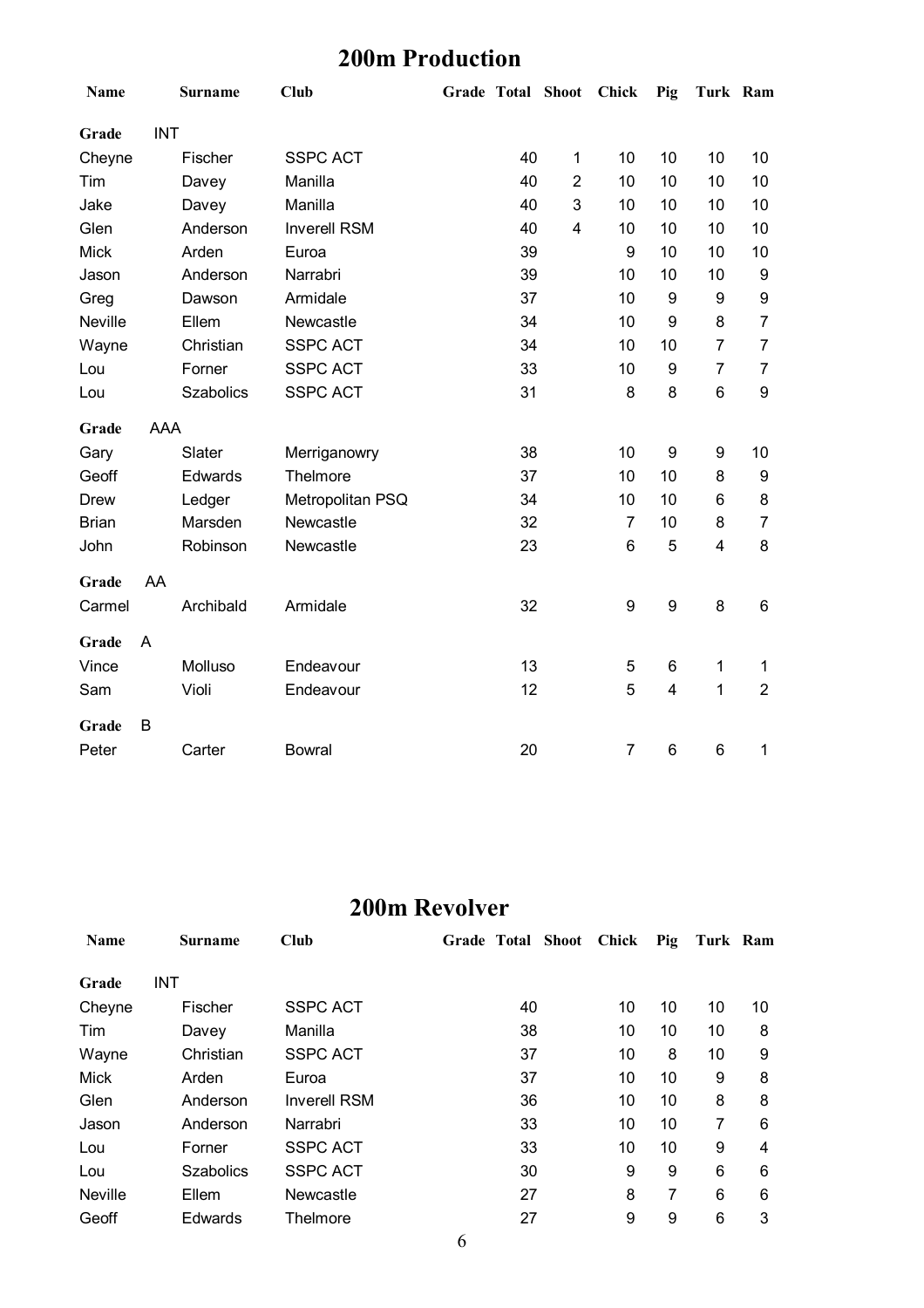| Grade        | AAA |           |                  |    |             |    |          |   |
|--------------|-----|-----------|------------------|----|-------------|----|----------|---|
| Greg         |     | Dawson    | Armidale         | 35 | 10          | 10 | 6        | 9 |
| Drew         |     | Ledger    | Metropolitan PSQ | 33 | 10          | 7  | 8        | 8 |
| Jake         |     | Davey     | Manilla          | 32 | 9           | 10 | 8        | 5 |
| <b>Brian</b> |     | Marsden   | Newcastle        | 26 | 10          | 9  | 4        | 3 |
| John         |     | Robinson  | Newcastle        | 21 | 9           | 9  | 3        | 0 |
| Gary         |     | Slater    | Merriganowry     | 19 | 5           | 6  | 6        | 6 |
| Grade        | AA  |           |                  |    |             |    |          |   |
| Carmel       |     | Archibald | Armidale         | 22 | $\mathbf 5$ | 6  | 5        | 6 |
| Grade        | B   |           |                  |    |             |    |          |   |
| Vince        |     | Molluso   | Endeavour        | 10 | 4           | 3  | 2        | 1 |
| Sam          |     | Violi     | Endeavour        | 10 | 4           | 5  | $\Omega$ | 1 |
| Peter        |     | Carter    | Bowral           | 0  | $\mathbf 0$ | 0  | 0        | 0 |

# **200m Standing**

| Name         |            | <b>Surname</b>   | <b>Club</b>         |                                    |    | Grade Total Shoot Chick |                | Pig                     | Turk Ram                |                         |
|--------------|------------|------------------|---------------------|------------------------------------|----|-------------------------|----------------|-------------------------|-------------------------|-------------------------|
| Grade        | <b>INT</b> |                  |                     |                                    |    |                         |                |                         |                         |                         |
| Glen         |            | Anderson         | <b>Inverell RSM</b> |                                    | 28 |                         | 7              | 10                      | $\overline{7}$          | 4                       |
| Jake         |            | Davey            | Manilla             |                                    | 25 |                         | 9              | $\overline{7}$          | 4                       | 5                       |
| Tim          |            | Davey            | Manilla             |                                    | 25 |                         | 9              | $\overline{7}$          | 6                       | 3                       |
| <b>Brian</b> |            | Marsden          | Newcastle           |                                    | 21 |                         | $\overline{7}$ | 6                       | $\overline{2}$          | 6                       |
| <b>Mick</b>  |            | Arden            | Euroa               |                                    | 20 |                         | 6              | $\overline{7}$          | 3                       | $\overline{\mathbf{4}}$ |
| Wayne        |            | Christian        | <b>SSPC ACT</b>     |                                    | 20 |                         | 6              | 9                       | 3                       | $\boldsymbol{2}$        |
| Neville      |            | Ellem            | Newcastle           |                                    | 18 |                         | 9              | $\overline{\mathbf{4}}$ | $\overline{2}$          | 3                       |
| Grade        | AAA        |                  |                     |                                    |    |                         |                |                         |                         |                         |
| Greg         |            | Dawson           | Armidale            |                                    | 23 |                         | 9              | 8                       | 3                       | $\mathbf{3}$            |
| Gary         |            | Slater           | Merriganowry        |                                    |    |                         | 6              | 5                       | $\overline{\mathbf{4}}$ | $\overline{\mathbf{4}}$ |
| Jason        |            | Anderson         | Narrabri            | 19<br>19<br>6<br>6<br>18<br>6<br>5 |    |                         |                | 3                       | 4                       |                         |
| Lou          |            | Forner           | <b>SSPC ACT</b>     |                                    |    |                         |                |                         | $\overline{2}$          | $\mathbf 5$             |
| Geoff        |            | Edwards          | Thelmore            |                                    | 15 |                         | $\overline{7}$ | 3                       | 3                       | $\overline{2}$          |
| Lou          |            | <b>Szabolics</b> | <b>SSPC ACT</b>     |                                    | 13 |                         | 5              | 1                       | 3                       | 4                       |
| John         |            | Robinson         | Newcastle           |                                    | 12 |                         | 3              | 5                       | 1                       | 3                       |
| Grade        | AA         |                  |                     |                                    |    |                         |                |                         |                         |                         |
| Carmel       |            | Archibald        | Armidale            |                                    | 20 |                         | 5              | $\overline{7}$          | 3                       | 5                       |
| Cheyne       |            | Fischer          | <b>SSPC ACT</b>     |                                    | 20 |                         | $\overline{7}$ | 3                       | $\overline{2}$          | $\overline{2}$          |
| Grade        | A          |                  |                     |                                    |    |                         |                |                         |                         |                         |
| <b>Drew</b>  |            | Ledger           | Metropolitan PSQ    |                                    | 19 |                         | 9              | 6                       | $\overline{2}$          | $\mathbf{2}$            |
| Sam          |            | Violi            | Endeavour           |                                    | 12 |                         | 4              | 5                       | $\mathbf 1$             | $\overline{2}$          |
| Vince        |            | Molluso          | Endeavour           |                                    | 5  |                         | 4              | 1                       | 0                       | $\mathbf 0$             |
| Grade        | B          |                  |                     |                                    |    |                         |                |                         |                         |                         |
| Peter        |            | Carter           | <b>Bowral</b>       |                                    | 3  |                         | 1              | $\mathbf 0$             | 1                       | 1                       |